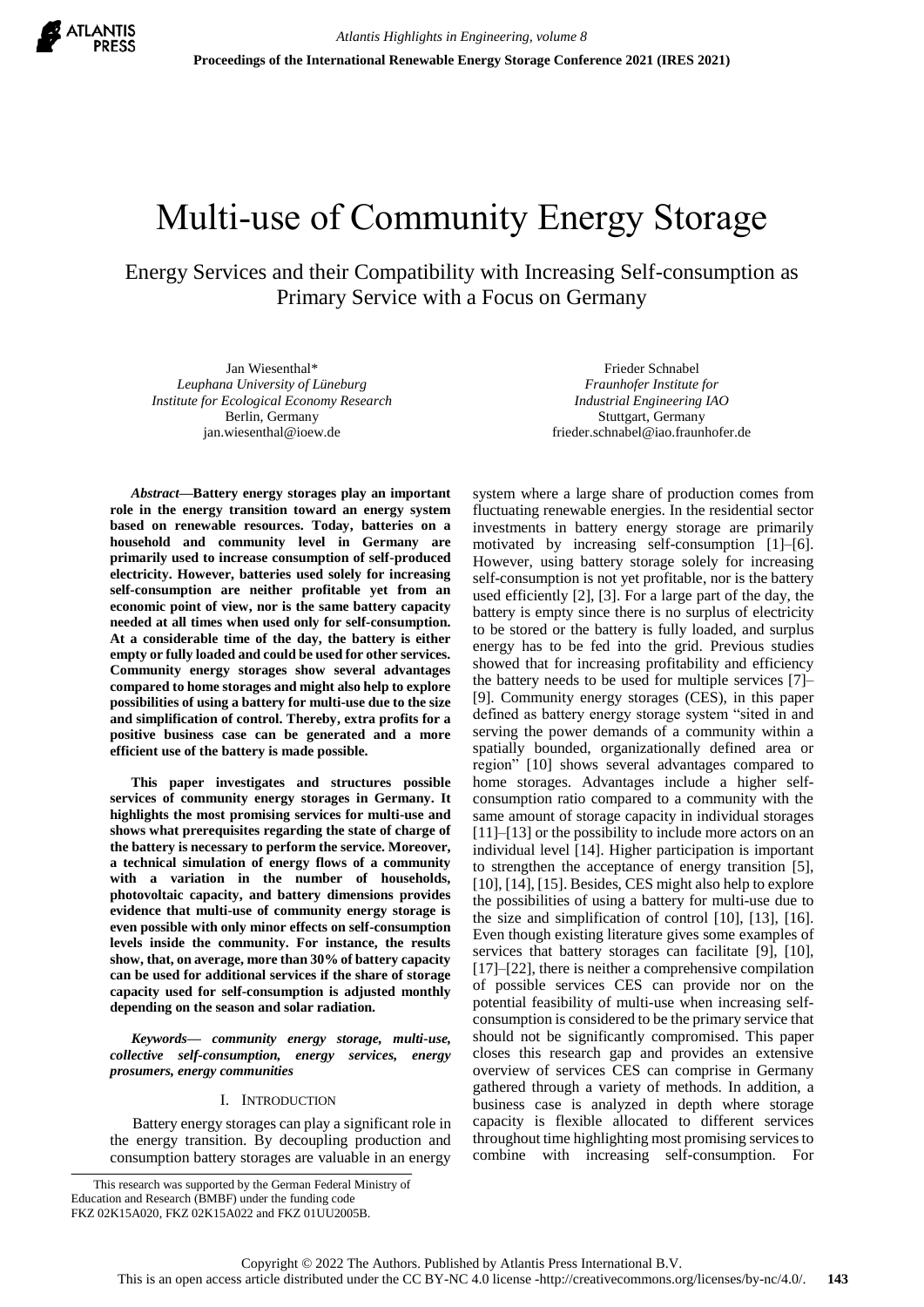evaluating the potential of flexible allocation, a simulation provides evidence that secondary services can be applied without compromising the primary service of self-consumption significantly.

#### II. THEORY

<span id="page-1-3"></span>Batteries in the residential sector are mainly used for increasing self-consumption [1]–[6]. Hence, for finding the optimal storage capacity, earlier research focused primarily on optimizing the battery capacity according to battery costs, demand and electricity production from photovoltaic (PV) [5], [6]. Hereby taking into account that PV production depends on solar radiation and thus, varies over time. Also household's electricity demand fluctuates throughout the day with peaks in the morning and the evening [6], [7], [14]. Moreover, with increasing electrification of other sectors, e.g., electric vehicles in the mobility sector and heat pumps in the heating sector, demand will fluctuate even more, leading for instance to higher demand in the cold months and less demand in the warm months of the year  $[5]$ – $[7]$ ,  $[14]$ ,  $[15]$ . These developments lead to increasingly inefficient use of the battery as the full battery capacity is not used during large parts of the day due to multiple causes [23] (cf. also [Fig. 3,](#page-5-0) in chapter [IV.B\)](#page-4-0):

- 1. High state of charge (SOC) throughout the day when stored electricity from overproduction during the day is not consumed at night
- 2. Full battery during large parts of the day when production considerably exceeds demand and battery is fully charged quickly
- 3. Low maximum SOC when production only slightly exceeds demand for short periods of the day
- 4. Empty battery during large parts of the day when demand exceeds production considerable and the battery is discharged quickly

Due to these reasons, the optimal battery capacity needed to increase self-consumption varies over time, and temporarily some of the capacity could be used for secondary services. This paper investigates how much capacity could be used otherwise and how different approaches would affect self-consumption.

#### III. MATERIALS AND METHODS

#### <span id="page-1-0"></span>*A. Services*

In a first step services applicable for CES were identified using a model for the development process of services created at Fraunhofer IAO [24]. First, ideas for potential services were collected through a literature research on services already offered in the German market and through workshops with domain experts, in which creativity techniques and innovation methods such as brainstorming, the 6-3-5 method [25] or group discussions were used. Second, stakeholders from the business community were interviewed for further ideas. The identified service ideas were then concretized by formulating the specific value proposition and assessing the feasibility and potential of the respective service. This assessment was made from various perspectives through guided interviews with stakeholders from industry and academia. For this purpose, an evaluation form was prepared and distributed to the participants. The participants were questioned about criteria such as the potential of the respective service, possible obstacles (e.g. during implementation) or regulatory framework conditions.

To achieve a business case with economic viability and use the battery more efficient, a combination of several services is required in a multi-use application. The focus in this paper was set on a business model that flexibly adapts the storage capacity to the current needs of the respective user, thus reserving only a part of the total capacity for the primary use self-consumption at a time. The concept behind this flexible storage capacity is to counteract the inefficient use of batteries described in chapter II. The storage capacities or power reserves not required at a given time can be bundled and used secondarily for other applications.

Hence, as part of the development of a business case based on flexible storage capacity, the previously identified services were again evaluated by mentioned stakeholders in terms of their compatibility for multiuse within the frame of the current legal and technological framework also taking the current market conditions into account.

#### <span id="page-1-2"></span>*B. Compatibility of multi-use with increasing selfconsumption*

For analyzing from a technological point of view the compatibility of different services in a multi-use application a simulation is used to determine at what times during the day and year the storage is not used for increasing self-consumption and therefore could be used otherwise. The simulation is a technical bottom-up simulation of energy flows in a household or community, run on a minute basis. This allows the illustration of isolated effects, e.g., shading by clouds or simultaneity in electricity demand. The model incorporates various household appliances, all used at certain times of the day, with specific load profiles and a permutation in usage across days according to statistical surveys [26]–[29]. The model is designed to represent different household sizes and efficiency classes of average German households [30]. The PV production is based on radiation data from Lindenberg being one of the few locations in Germany where minutely data was openly available [31]. The conversion to electricity with PV-modules is based on Sauer [32].

## *1) Simulated use cases*

<span id="page-1-1"></span>In this study, two different communities are simulated, based on pilot projects located in Köln-Widdersdorf and Groß-Umstadt. Both have implemented CES, and real data was available to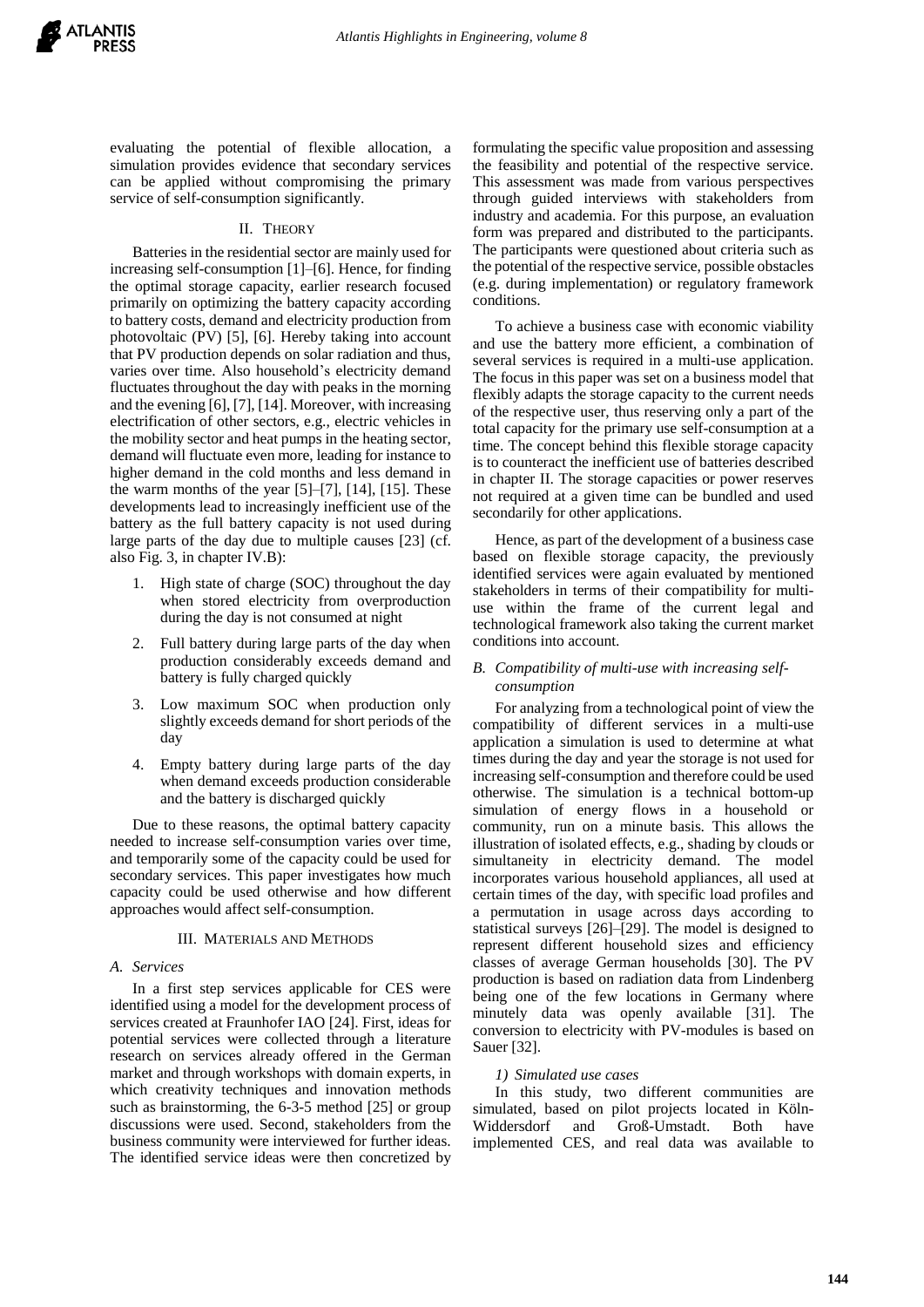

validate the results. These two communities were selected to reflect two different settings:

- 1. Multi-family house community (MFH-Community) including 75 apartments with a centralized heat (heat pumps), and centralized PV production (225 kWp) and total electricity demand of 508 MWh
- 2. Single-family houses community (SFH-Community) consisting of 16 single-family houses with decentralized heat (heat pumps) and PV production (total of 103 kWp) and total electricity demand of 119 MWh

The size of the installed batteries varies in both communities with a rather high battery capacity of 115 kWh and 250 kW power in the SFH-Community and a rather small battery capacity of 84 kWh and 18 kW power in the MFH-Community, considering that literature suggests approximately one kWh storage capacity per MWh electricity demand per year [33]. The reason for the installation of the rather large battery in the SFH-Community was to meet requirements of the balancing energy market where in the MFH-Community the focus was on increasing selfconsumption.

## <span id="page-2-1"></span>*2) Calculation of available storage capacity for secondary use*

To analyze available storage capacity for secondary use, in a first step the SOC and depth of discharge (DOD) of the battery is simulated when the battery is only used for increasing self-consumption. Afterwards, the storage capacity that could be assigned to secondary services without compromising self-consumption is calculated, using different time slices (e.g., minute, day, week, month) with following equation:

 $CAP_{S_N} = (CAP_{BAT} - \max SOC_N + \min DOD_N)$ /  $CAP_{BAT} (1)$ 

where  $CAP$  stands for capacity,  $S$  for secondary services,  $BAT$  for battery and  $N$  for the time slice applied.

In addition, for time slices of weeks and months, two subsequent simulations are applied to calculate the effect of a reserved amount of the battery for a secondary use on self-consumption. The first simulation is done as before, to determine the daily maximum SOC and minimum DOD. Subsequently, for weeks and months ten percentiles (e.g. 10%, 20%...100%) of the daily SOC and DOD are derived. The simulation was then repeated for both weekly and monthly time slice another ten times ceteris paribus but with limiting SOC and DOD according to the SOC and DOD calculated beforehand. Hence, part of the capacity is reserved for secondary services.

## IV. RESULTS

#### <span id="page-2-0"></span>*A. Services*

CES can be utilized for a variety of applications, allowing a range of power-related services to be linked to them. In total, using mentioned methods (cf. [III.A\)](#page-1-0) about 30 service ideas have been identified (cf. [Fig. 1\)](#page-3-0). The collected services were divided based on discussions with experts of the energy field into the following seven categories where boundaries are not always distinct: energy management, monitoring, storage capacity trading, power trading, cross-sector services, grid stability and self-sufficient systems. Based on consultation with the experts, the service concepts were prioritized with respect to their overall potential and realistic implementation horizon. This paper will highlight six services that experts evaluated as currently or in the future most promising to be suitable for a multi-use combination with the primary application of increasing self-consumption. Other services are either not suitable for multi-use (e.g. emergency power supply) or experts believe that these services are not feasible or economically viable in the near future (e.g. island network). The information in the descriptions of services is derived from the literature research and the interaction with domain experts and stakeholders specified in Chapter III-A. It relates to the findings in Schnabel and Kreidel (2019) [34] and Schnabel (2020) [23]. In these two reports also an extensive description and evaluation of all services is provided.

## 1. Direct marketing of power

In principle, this service can be useful in the case of highly fluctuating electricity prices in order to compensate higher costs for electricity storage and storage losses. However, since levies are incurred, direct marketing via today's systems is estimated to be very expensive by the stakeholders. For this reason, the utilization of excess current is currently still more commonly associated with power-to-X processes. In the future, however, marketing without levies can become exciting in the interaction between households and businesses consumer. An interplay between selfconsumption and direct marketing is particularly promising if a load and generation forecast can be used to predict well when the CES will have free capacity left for power trading. It must be clarified whether the service is also economically viable with small quantities of power. In the longer term, this could give rise to new business areas for energy utilities.

## 2. Intraday-trading

The interregional balance between generation and consumption enables additional income to the primary use self-consumption without significantly limiting it. Indeed, no large profits are currently expected and there is a certain additional expense for the necessary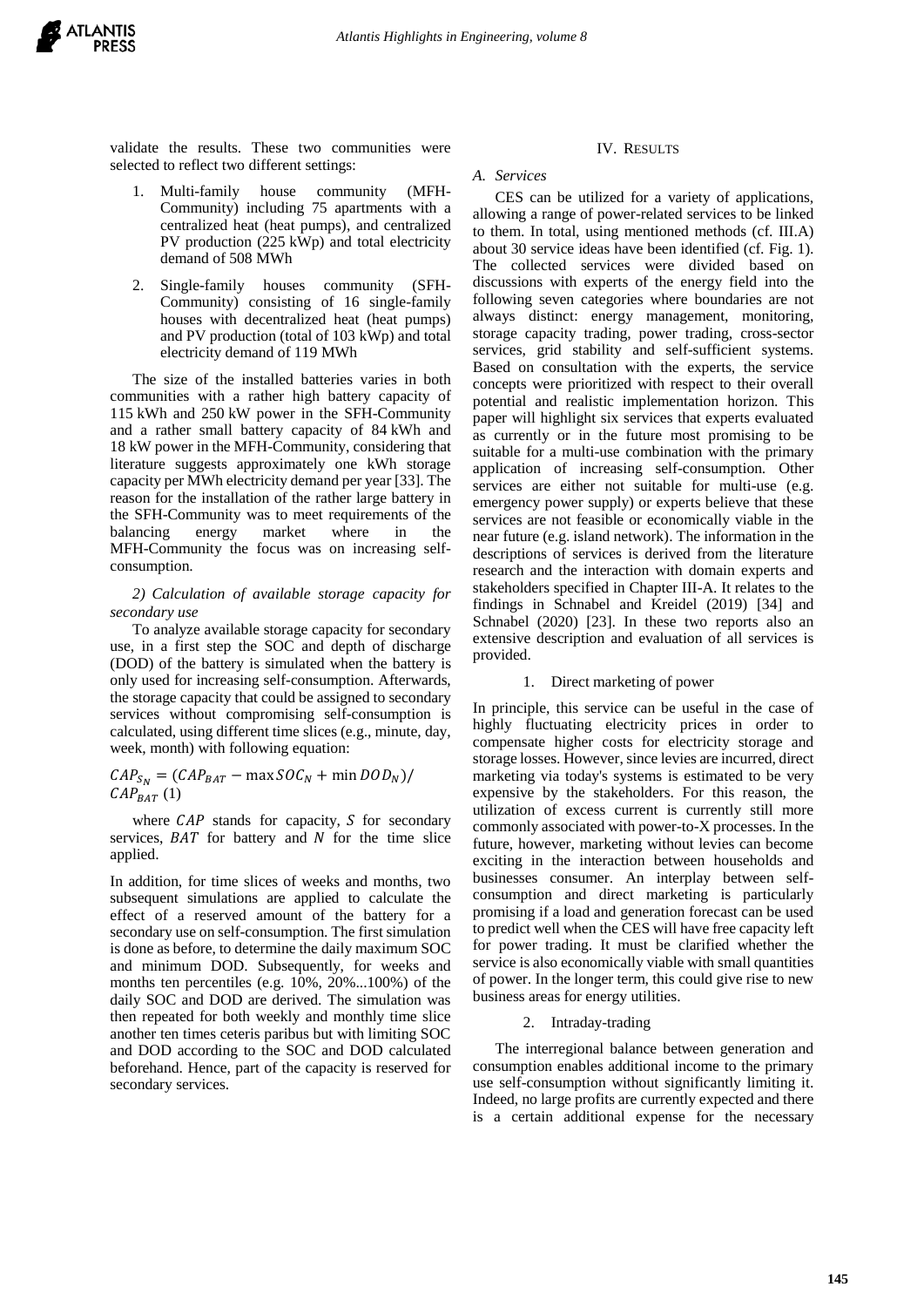

*Fig. 1: Services of CES besides increasing self-consumption*

<span id="page-3-0"></span>connection with other storage facilities ("pooling"), in order to be able to achieve the required minimum volumes of power. On the other hand, the service can be used very flexibly and makes it possible to sell surplus electricity at short notice.

#### 3. Charging e-vehicles

The significant advantages of this service from an energy perspective are, on the one hand, that CES enables high charging capacities without having to expand the infrastructure (e.g. transformer stations) for this purpose. On the other hand, very large amounts of energy are also drawn off in the summer months when electricity generation is high and there are otherwise few consumers. In this way, a higher proportion of the selfgenerated PV electricity can be used and the advantages of the CES become more visible to the residents of the community. The usage rate of the storage increases due to constant charging and discharging procedures. Evehicle charging also complements well temporally the normal consumption profile of private households, as the majority of vehicles are charged at night.

#### 4. Peak load shaving

Today, peak load shaving is only relevant for consumers who bear different grid connection costs according to their peak load consumption, i.e. pay a demand charge per kWh. This is currently not the case for private households and smaller companies. However, in the medium term, it is expected that performance-based network charges (dynamic or based on peak loads) will also be introduced here. Depending on the level of these charges, it remains to be seen whether this service will also become economically viable for smaller services in the future. In the longer term, however, this could create new business areas for energy utilities.

In special cases, peak load shaving can already be an economically very attractive area of application for CES. Whether the scale of storage is sufficient for selfconsumption and additionally load capping of very large consumers is questionable. In addition, the service is very consumer-oriented and therefore not very flexible.

#### 5. Peer-to-peer-power trading

Currently, there is no implemented market for peerto-peer-power trading at the community level. On the one hand, this is due to the unclear situation as to whether and how the circumstances of peer-to-peer trading can be reconciled with the existing legal framework. In the near future, the defined market roles and their responsibilities do not seem to be adapted to the introduction of peer-to-peer trading. On the other hand, the necessary market organizational challenges, such as transactions via blockchain, have also not been fully resolved.

In principle, however, a prosumer with a PV system and CES could sell electricity from both systems to other prosumers. In this way, surplus electricity can be optimally utilized. Within a community, the service can become interesting if the community has an area grid and no or only low grid fees and other charges would be associated with the electricity supply. Otherwise, with small trading volumes, the achievable profit compared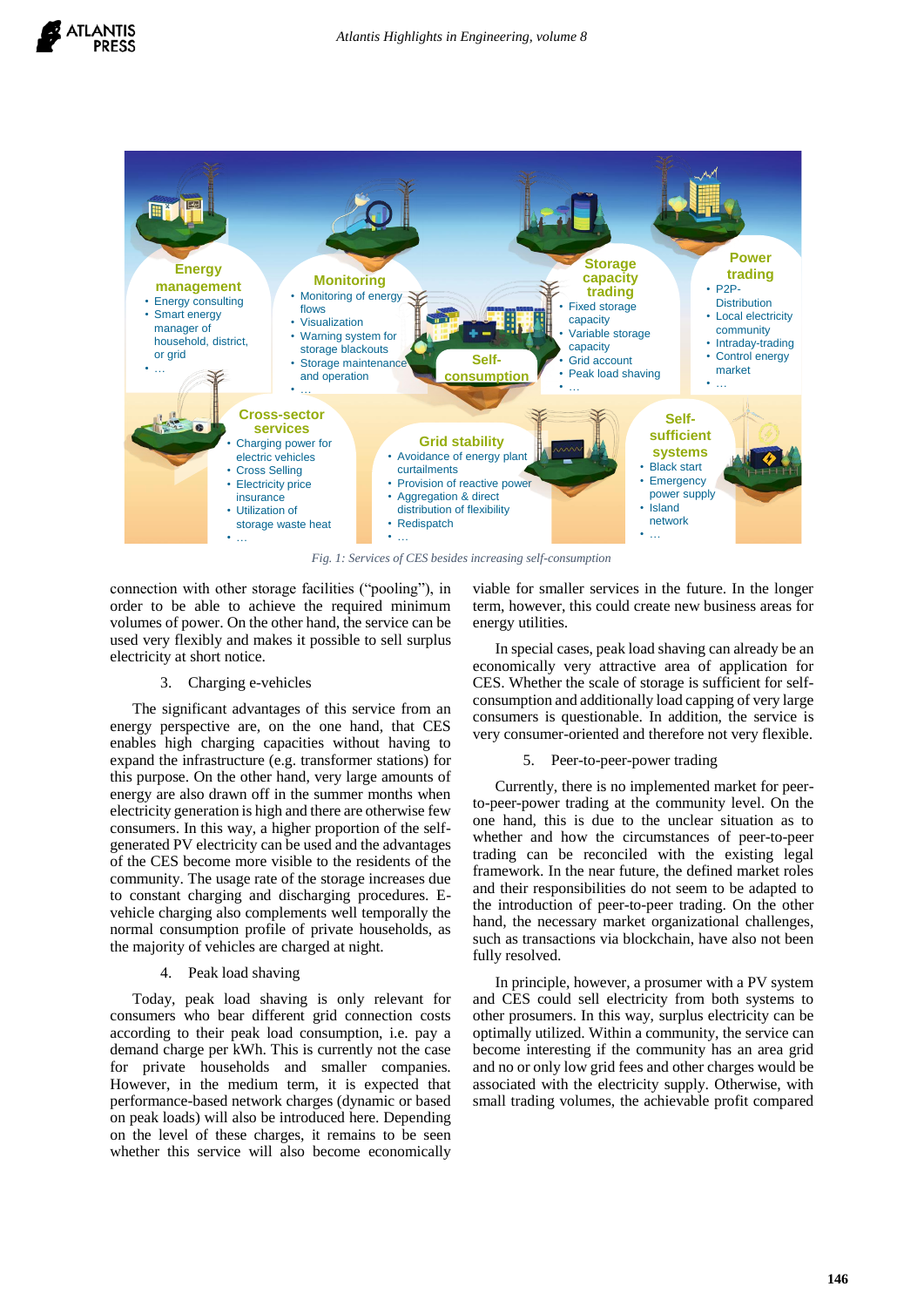to a (still) guaranteed buy-back price appears to be low and associated with high administrative expenses.

Due to the direct connection to the other residents of the community, a high level of identification can be expected from the service. One argument against the secondary service peer-to-peer trading in the community is that often all of the residents of the community have a surplus of electricity simultaneously. However, peer-to-peer trading does not always necessarily have to be regionally limited. Overall, peerto-peer trading offers the potential to change existing business models of established market players to a farreaching extent in the long term.

## 6. Balancing energy

Participation at the balancing energy market with a CES requires prequalification by the transmission system operator responsible for the respective control area. This and the required minimum power volumes will usually necessitate a bundling of storage facilities beyond a single community. In principle, the size of the individual storage facilities is arbitrary, but CES with a larger capacity are more economical, since the one-time costs of connection are independent of the capacity. To participate in the market, it is necessary to specify a fixed capacity, which must be provided. However, this can vary at different times, so this service can be a useful complement to buffering self-consumption. In the balancing energy market, battery power plants with a total of 230 MW of capacity have already received prequalification for the provision of balancing energy in 2018. On the one hand, this shows the attractiveness of this market so far, but on the other hand, it has led to a sharp drop in prices. Still, a forecast of the balancing energy market attractiveness for the next years is extremely uncertain.

Of great importance when identifying the potential of services for multi-use is whether the service requires an empty or full storage. [Tab. 1](#page-4-1) indicates for identified services whether empty or full storage is required for the provision of this service.

| <b>Secondary</b>                       | Can be used when the storage is |      |  |
|----------------------------------------|---------------------------------|------|--|
| service                                | empty                           | full |  |
| <b>Direct</b><br>marketing of<br>power |                                 | X    |  |
| Intraday-trading                       | X                               | X    |  |
| Charging e-<br>vehicles                |                                 | X    |  |
| Peak load<br>shaving                   |                                 | X    |  |
| Peer-to-peer-<br>power trading         | X                               | X    |  |
| Balancing<br>energy                    | X                               | X    |  |

<span id="page-4-1"></span>*Tab. 1: Secondary Services and their application possibilities*

The described prerequisites on the SOC vary across the year. This becomes clearer in [Fig. 2,](#page-4-2) which shows



<span id="page-4-2"></span>*Fig. 2: Combination of different services with self-consumption*

the simulated SOC of CES over one year. It is evident that in winter months, much of the self-generated PV energy is consumed directly and the storage is hardly used, while in summer months the storage capacity is often too low to absorb even more PV electricity. The direction of the arrow symbolizes how the utilization of the storage can be optimized by combining other services, such as using the storage for peak load shaving or for the balancing energy market. A detailed calculation of possible capacities will be performed in the following section.

## <span id="page-4-0"></span>*B. Compatibility of multi-use with increasing selfconsumption*

The previous sections identified possible services and business models for secondary application. In this section the possible capacities for secondary applications due to a more efficient use of the battery is calculated using a simulation of energy flows inside of two exemplary communities (cf[. III.B.1\).](#page-1-1)

[Fig. 3](#page-5-0) shows the results of two exemplary days of the simulation (cf. [III.B\)](#page-1-2) of a SFH-Community displaying electricity demand and production as well as the amount of self-produced electricity that is consumed directly, stored in the battery, and fed into the grid. Identified possibilities of inefficient use (cf. chapter [II\)](#page-1-3) are all displayed in the example.

For identifying possible periods where battery capacity could be used for secondary services the simulation was used to identify periods where the storage is either completely full or empty. In addition, the average SOC was calculated. The results in [Tab. 2](#page-4-3) show that the battery is for large parts of the year – e.g., in sum 274.4 days in the MFH-Community and 209.3 days in the SFH-Community - either fully loaded or empty. Both of these conditions bear the potential to be exploited for secondary services according to prerequisites as described i[n IV.A.](#page-2-0)

<span id="page-4-3"></span>*Tab. 2: Average SOC, days fully loaded and days fully empty*

|                      | Ø SOC | At $>95\%$  | At $< 5\%$ |
|----------------------|-------|-------------|------------|
| MFH-Community        | 16.2% | $18.3$ days | 256.1 days |
| <b>SFH-Community</b> | 37.8% | $60.7$ days | 148.6 days |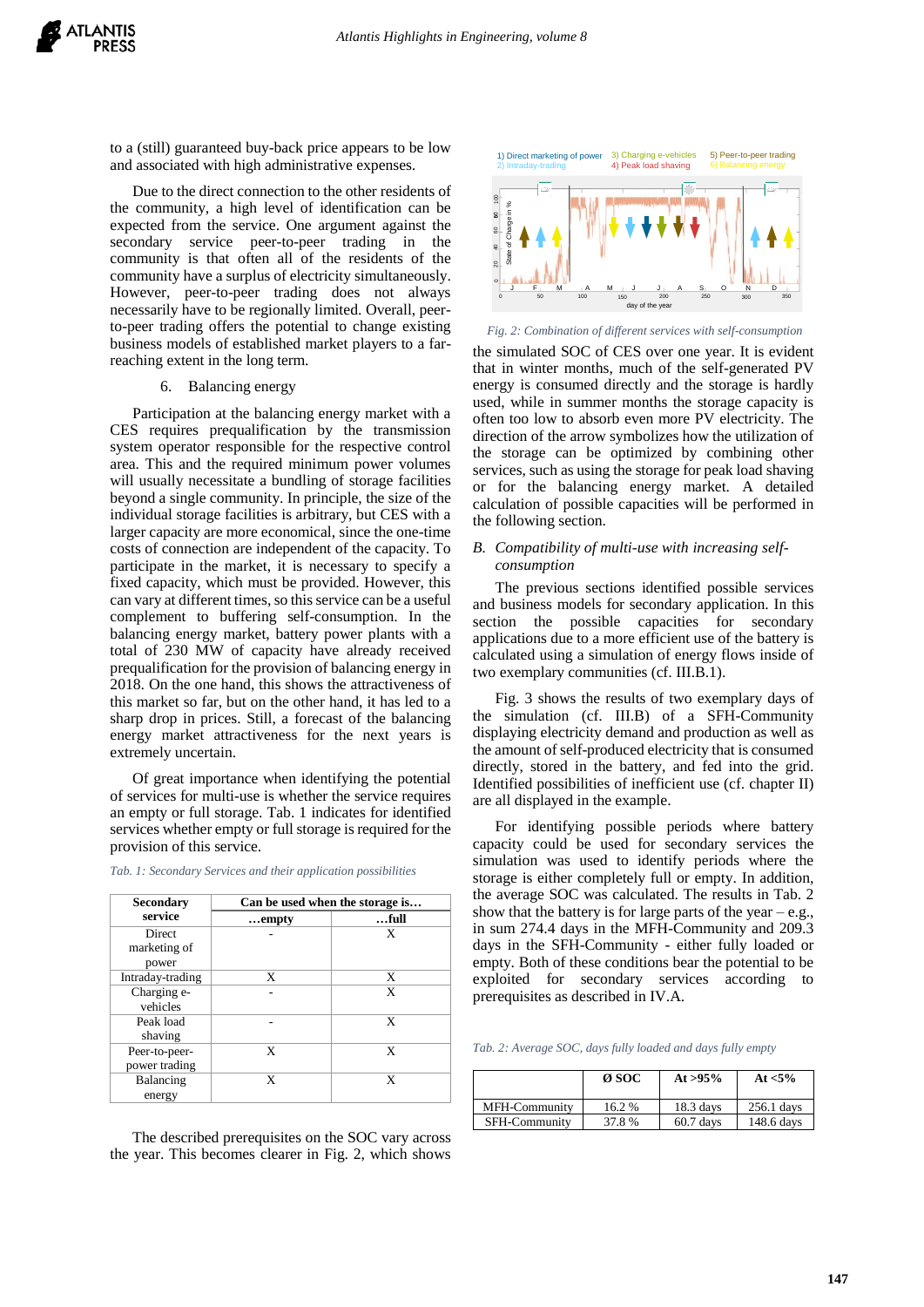

<span id="page-5-0"></span>*Fig. 3: Exemplary load profiles of simulation for summer and winter day showing varieties of inefficient use of CES*

Besides situations where the battery is empty or full there are periods where only part of the capacity is needed because SOC does not drop below or go higher than a certain SOC. Potentials for exploiting these situations are analyzed by assuming flexible storage capacities where capacity is allocated for increasing self-consumption and for secondary use as described in [IV.A.](#page-2-0) First, it was calculated how much storage capacity could be used for secondary services without compromising amount of self-consumption (cf[. III.B.2\).](#page-2-1) Results i[n](#page-5-1) 

[Tab. 3](#page-5-1) show that available storage capacities for secondary use are increasingly higher the shorter the time slices are. For time slices lasting several days, the assumption made is that capacity is only allocated to secondary services when storage capacity is not needed for increasing self-consumption in any of the days of the week, month, or year. This assumption results in low capacities for secondary services for monthly (1.4 % in the MFH-Community and respectively 1.8 % in the SFH-Community) and yearly (0 % in both communities) time slices.

*Tab. 3: Theoretically available storage capacity for secondary use of total storage capacity without compromising self-consumption with different times-slices with perfect forecast of demand and production*

<span id="page-5-1"></span>

|           | <b>Minutel</b> | Daily  | Weekly | Monthl | Yearly |
|-----------|----------------|--------|--------|--------|--------|
|           |                |        |        |        |        |
| MFH-      | 83.8%          | 45.6 % | 16.5 % | 1.4 %  | 0 %    |
| Community |                |        |        |        |        |
| SFH-      | 62.2 %         | 45.0 % | 17.1 % | 1.8%   | 0 %    |
| Communitv |                |        |        |        |        |

Assuming a greater complexity for the operator of CES with shorter time slices, the focus of further calculation was put on weekly and monthly time slices. [Fig. 4](#page-5-2) shows results that tolerated a part of selfconsumption being lost for increasing shares for secondary services (cf. [III.B.2\).](#page-2-1) Results show that for both communities and both time slices the capacity available for secondary services next to increasing self-consumption can be increased to more than 30 % without reducing self-consumption more than two percentage points compared to reference selfconsumption shares (reference self-consumption rates without allocation of storage capacities for secondary services are at 70.3 % in the MFH-Community and 69.6 % in the SFH-Community). [Fig. 4](#page-5-2) also illustrates that weekly allocations only slightly increase possibilities to increase available storage capacity for secondary services compared to monthly time slices.



<span id="page-5-2"></span>*Fig. 4: Loss of pp in self-consumption vs. capacity for secondary services with monthly and weekly allocation*

V. DISCUSSION

|           | <b>Minutel</b> | <b>Daily</b> | Weekly | Monthl | Yearly |
|-----------|----------------|--------------|--------|--------|--------|
|           |                |              |        |        |        |
| MFH-      | 83.8%          | 45.6 %       | 16.5 % | 1.4 %  | 0 %    |
| Community |                |              |        |        |        |
| SFH-      | 62.2 %         | 45.0%        | 17.1 % | 1.8%   | 0 %    |
| Community |                |              |        |        |        |

The results of this paper are important in light of the expected increasing importance of shared storage. Today the regulatory framework in Germany leads to various taxes and levies when electricity is jointly stored. Burdens are especially high, when the electricity used to charge the battery has to pass through the public grid [10]. That might change in the future when directives of the "Clean Energy Package" adopted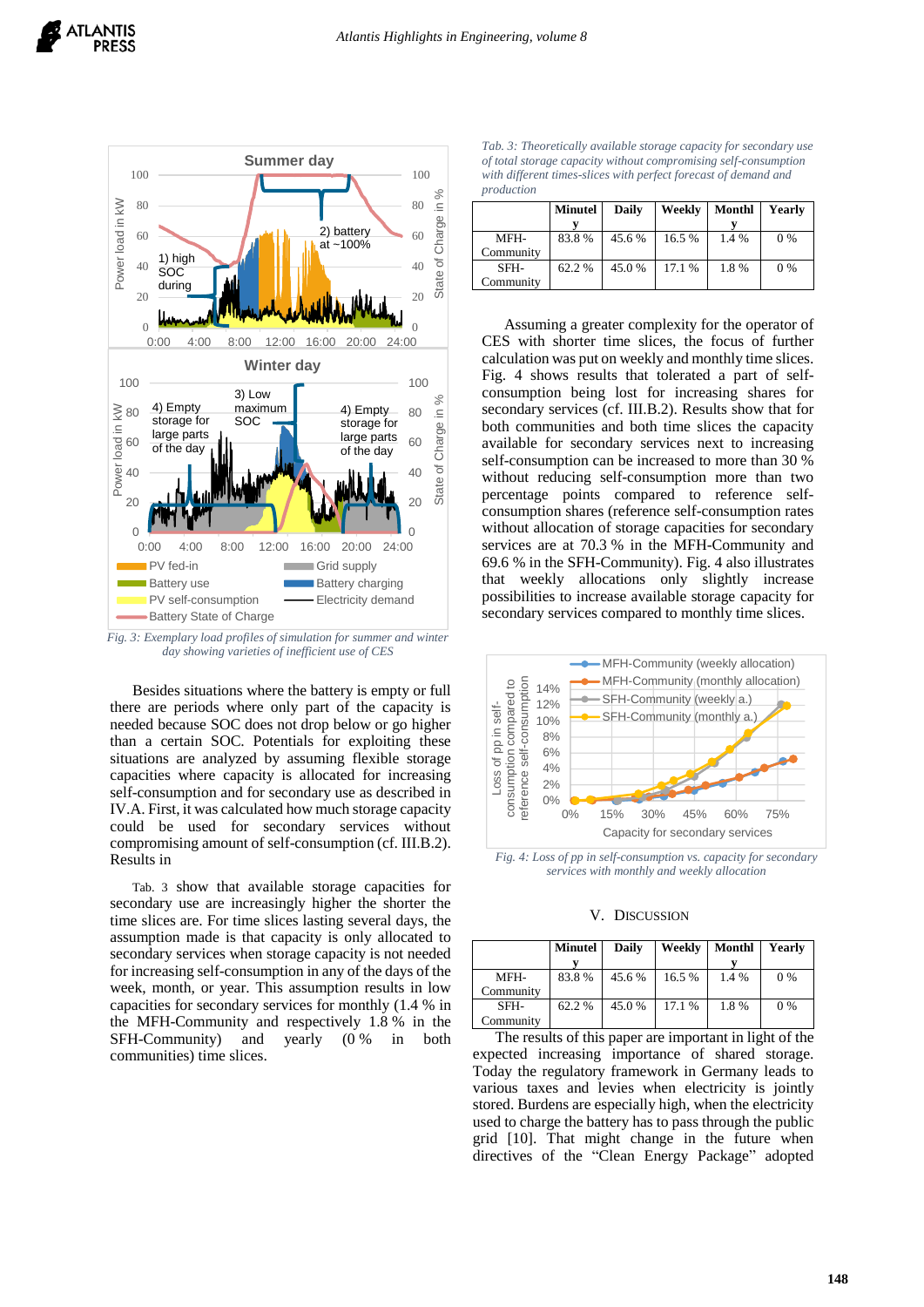through European legislation in 2019 will be transposed to German law: First, the "Renewable Energy Drective II" (RED II, 2018/2001) states that a framework should be established where "jointly acting renewables selfconsumers" are empowered "to generate, consume, store, and sell electricity without facing disproportionate burdens" and "renewable energy communities" should be able to "participate in available support schemes on an equal footing with large participants." Second, the "Electricity Directive" (ED, 2019/944) states that "active customers" should be permitted to "provide several services simultaneously, if technically feasible" when owning an energy storage facility. Hence, it can be expected that the national framework might be more beneficial for CES in the future [10]. Moreover, the recently changed national framework might benefit multi-use in the future due to changes in §61 EEG 2021 that lifted additional burdens when CES are used for other services than storing own produced electricity [35].

The results of this paper add to existing research in the field of multi-use of battery storage with a focus on CES. First, this paper provides an extensive overview of possible services that can be carried out by CES with a focus on the German energy market and second, with the use of a simulation it was shown to what extend these services can be combined with the use of flexible storage capacity in form of a multi-use. While the research of services was performed for the German market, the identified services might also be relevant for most other countries with a similar regulatory framework. Moreover, results from the simulation of energy flows of two modeled communities is purely technical and hence, not country specific. However, the specific available capacity for secondary use varies for different settings of communities and the results displayed are solely for the two exemplary communities modeled. Still, since results showed certain similarities even though the two communities differed substantially, it can be assumed that results can be generalized to some extent. For instance results show that with flexible allocation of capacities on a weekly or monthly basis a significant share of the capacity can be allocated for secondary use (>30% of storage capacity) with only minor losses in self-consumption  $\ll$  pp. less selfconsumption compared to reference scenario). When implementing flexible capacity allocations the actual capacity available for secondary use or loss of selfconsumption depends on the accuracy of the demand and production forecast. Thus, it might be lower than the calculated potentials that are based on an ex-post analysis. Since results suggest that the advantages of weekly allocation are only minor beneficial compared to monthly allocation, the realization of flexible allocations might be more promising with monthly allocations assuming that monthly allocation is less complicated compared to weekly allocations.

This paper focused on the technical potential of combing various services with increasing selfconsumption as a primary service. Further research should be carried out to calculate the economic feasibility of these services and add to existing research that looked at the economic potentials of single services or a combination of only certain services [9], [34].

## VI. CONCLUSION

In conclusion the results show that there are inefficiencies in battery capacity utilization when batteries are used solely for increasing selfconsumption. Compared to home storages CES have an even greater potential to be utilized in a more efficient way due to size and simplification of control. A number of services (e.g. provision of balancing energy, peak load shaving, and providing e-vehicle infrastructure) could be applied in combination with increasing self-consumption resulting in multi-use of the battery even without compromising self-consumption substantially. This leads to less inefficiencies and could play a significant role in designing economically feasible business models. Still, performing multi-use is technically complex. The studies carried out demonstrate that flexible allocations of capacity throughout the year enables multi-use. Hereby, the results provide evidence that weekly allocations are only slightly beneficiary compared to monthly allocations. Therefore, complexity can be reduced by applying monthly allocations.

However, currently the regulatory framework in Germany does not benefit the multi-use in joint storages. Hence, in the process of the transposition of the directives of the Clean Energy Package joint storage and multi-use should be facilitated. This could lift the full potential of CES and result in a more important role of CES in the energy transition. In addition to needed changes in the regulatory framework, the research presented in this paper should be combined with previous research on revenue potentials of secondary services for deepening the knowledge on the feasibility of business models.

## ACKNOWLEDGMENT

This study was based on results of the research project "ESQUIRE - Energy Storage Services for Smart Neighbourhoods" and was extended in the project "SteuerBoard Energie – Control mechanisms in the polycentric energy system of the future" both supported by the German Federal Ministry of Education and Research (BMBF) under the funding code FKZ 02K15A020 (IÖW), FKZ (IAO) 02K15A022 respectively FKZ 01UU2005B (IÖW).

#### **REFERENCES**

- [1] E. Hoffmann and F. Mohaupt, "Joint Storage. A Mixed-Method Analysis of Consumer Perspectives on Community Energy Storage in Germany," *Energies 2020*, vol. 13, no. 11, p. 3025, 2020, doi: https://doi.org/10.3390/en13113025.
- [2] V. Fluri, "Wirtschaftlichkeit von zukunftsfähigen Geschäftsmodellen dezentraler Stromspeicher," Universität Flensburg, 2018. [Online]. Available: https://www.zhb-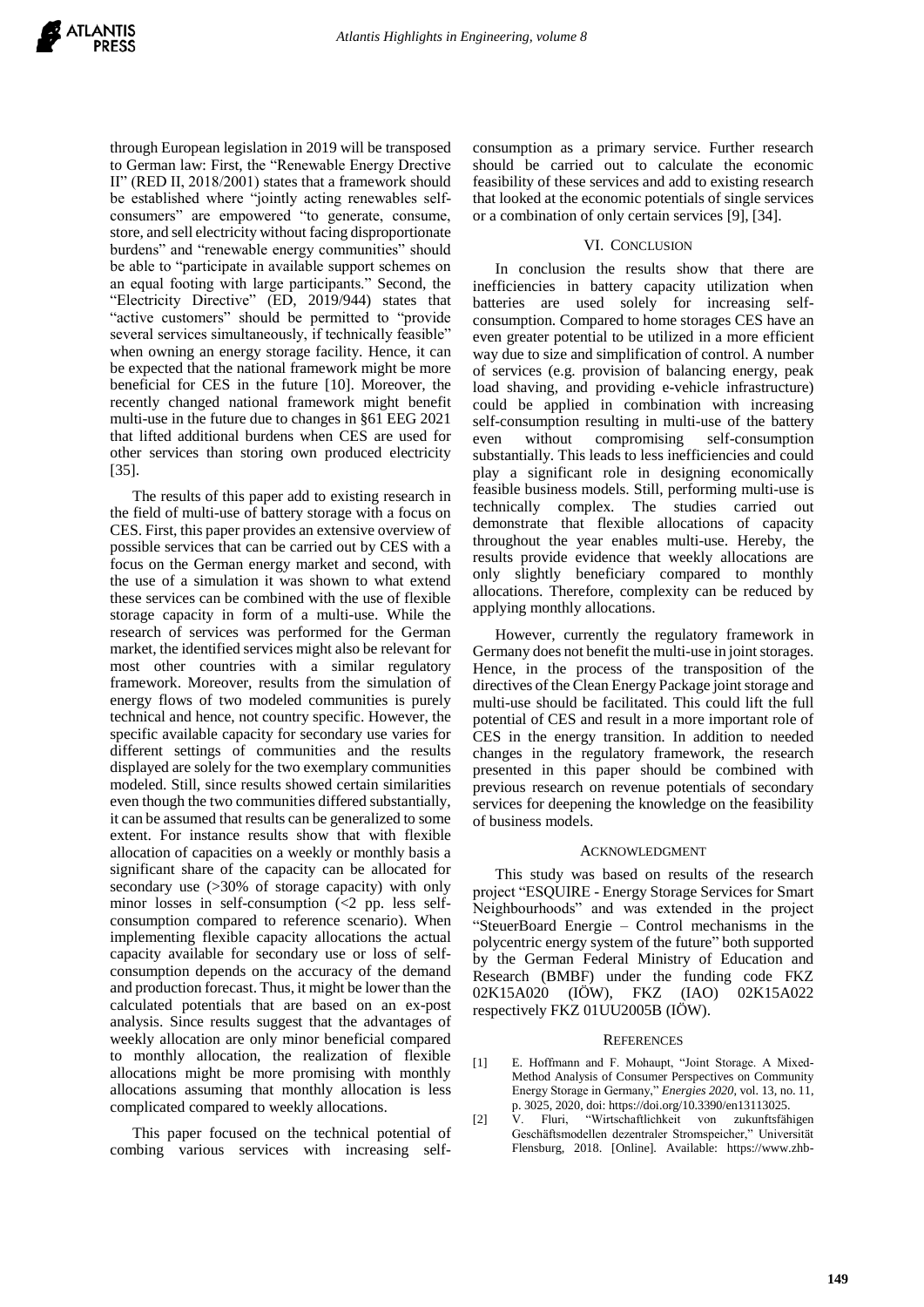flensburg.de/fileadmin/content/spezialeinrichtungen/zhb/dokumente/dissertationen/fluri/fluri-2019-wirtschaftlichkeit-dez-stromspeicher.pdf

- [3] K. Graulich *et al.*, "Einsatz und Wirtschaftlichkeit von Photovoltaik-Batteriespeichern in Kombination mit Stromsparen," 2018. [Online]. https://www.oeko.de/publikationen/p-details/einsatz-undwirtschaftlichkeit-von-photovoltaik-batteriespeichern-inkombination-mit-stromsparen
- [4] K. Meisenzahl and E. Waffenschmidt, "District Battery for Optimized Use of Photovoltaic Energy," presented at the 14th International Renewable Energy Storage Conference 2020 (IRES 2020), Bonn, Germany, 2021. doi: 10.2991/ahe.k.210202.017.
- [5] J. Figgener *et al.*, "The development of stationary battery storage systems in Germany–A market review," *Journal of Energy Storage*, vol. 29, p. 101153, 2020, doi: 10.1016/j.est.2019.101153.
- [6] C. Jankowiak, A. Zacharopoulos, C. Brandoni, P. Keatley, P. MacArtain, and N. Hewitt, "The Role of Domestic Integrated Battery Energy Storage Systems for Electricity Network Performance Enhancement," p. 27, 2019, doi: 10.3390/en12203954.
- [7] S. Dong, E. Kremers, M. Brucoli, R. Rothman, and S. Brown, "Improving the feasibility of household and community energy storage: A techno-enviro-economic study for the UK," *Renewable and Sustainable Energy Reviews*, vol. 131, p. 110009, Oct. 2020, doi: 10.1016/j.rser.2020.110009.
- [8] M. Elkazaz, M. Sumner, E. Naghiyev, Z. Hua, and D. W. P. Thomas, "Techno-Economic Sizing of a community battery to provide community energy billing and additional ancillary services," *Sustainable Energy, Grids and Networks*, vol. 26, p. 100439, Jun. 2021, doi: 10.1016/j.segan.2021.100439.
- [9] S. Englberger, A. Jossen, and H. Hesse, "Unlocking the Potential of Battery Storage with the Dynamic Stacking of Multiple Applications," *Cell Reports Physical Science*, vol. 1, no. 11, p. 100238, Nov. 2020, doi: 10.1016/j.xcrp.2020.100238.
- [10] S. Gährs and J. Knoefel, "Stakeholder demands and regulatory framework for community energy storage with a focus on Germany," *Energy Policy*, vol. 144, p. 111678, Sep. 2020, doi: 10.1016/j.enpol.2020.111678.
- [11] E. Waffenschmidt, T. Paulzen, and A. Stankiewicz, "Common battery storage for an area with residential houses," presented at the Proceedings of the 13th International Renewable Energy Storage Conference 2019 (IRES 2019), Düsseldorf, Germany, 2019. doi: 10.2991/ires-19.2019.2.
- [12] J. Knoefel and B. Herrmann, "Technisch-ökonomische Bewertung von Quartierspeichern. Eine Betrachtung der Wirtschaftlichkeit und der regionalökonomischen Effekte von Quartierspeichern," p. 27, 2021.
- [13] E. Barbour, D. Parra, Z. Awwad, and M. C. González, "Community energy storage: A smart choice for the smart grid?," *Applied Energy*, vol. 212, pp. 489–497, Feb. 2018, doi: 10.1016/j.apenergy.2017.12.056.
- [14] D. Parra et al., "An interdisciplinary review of energy storage for communities: Challenges and perspectives," *Renewable and Sustainable Energy Reviews*, vol. 79, pp. 730–749, Nov. 2017, doi: 10.1016/j.rser.2017.05.003.
- [15] B. P. Koirala, E. van Oost, and H. van der Windt, "Community energy storage: A responsible innovation towards a sustainable energy system?," *Applied Energy*, vol. 570–585, Dec. 2018, doi: 10.1016/j.apenergy.2018.09.163.
- [16] D. Parra, S. A. Norman, G. S. Walker, and M. Gillott, "Optimum community energy storage for renewable energy and demand load management," *Applied Energy*, vol. 200, pp. 358–369, Aug. 2017, doi: 10.1016/j.apenergy.2017.05.048.
- [17] S. Safarazi, M. Deissenroth-Uhrig, and V. Bertsch, "Assessing the Impacts of Community Energy Storage Systems on the German Electricity Market: An Agent-based Analysis," in *2020 17th International Conference on the European Energy Market (EEM)*, Stockholm, Sweden, Sep. 2020, pp. 1–6. doi: 10.1109/EEM49802.2020.9221924.
- [18] S. van der Stelt, T. AlSkaif, and W. van Sark, "Technoeconomic analysis of household and community energy storage for residential prosumers with smart appliances, *Applied Energy*, vol. 209, pp. 266–276, Jan. 2018, doi: 10.1016/j.apenergy.2017.10.096.
- [19] P. J. Balducci, M. J. E. Alam, T. D. Hardy, and D. Wu, "Assigning value to energy storage systems at multiple points in an electrical grid," *Energy Environ. Sci.*, vol. 11, no. 8, pp. 1926–1944, 2018, doi: 10.1039/C8EE00569A.
- [20] B. Koirala, R. A. Hakvoort, and E. van Oost, "Community Energy Storage: Governance and Business Models," in *How Service Innovations will Disrupt the Utility Business Model*, 2019, pp. 209–234.
- [21] R. Arghandeh, J. Woyak, A. Onen, J. Jung, and R. P. Broadwater, "Economic Optimal Operation of Community Energy Storage Systems in Competitive Energy Markets," *Applied Energy*, vol. 135, no. 15, pp. 71–80, Dec. 2014, doi: 10.1016/j.apenergy.2014.08.066.
- [22] S. C. Müller and I. M. Welpe, "Sharing electricity storage at the community level: An empirical analysis of potential business models and barriers," *Energy Policy*, vol. 118, pp. 492–503, 2018, doi: 10.1016/j.enpol.2018.03.064.
- [23] F. Schnabel, "Geschäftsmodelle für gemeinschaftlich genutzte Quartierspeicher," Stuttgart, Working Paper, 2020.
- [24] T. Meiren and T. Barth, *Service Engineering in Unternehmen umsetzen*. Stuttgart: Fraunhofer IRB Verlag, 2002.
- [25] B. Rohrbach, "Kreativ nach Regeln Methode 635," *Absatzwirtschaft*, vol. 12, no. 19, pp. 73–76, 1969.
- [26] PROSA, "PROSA Umweltzeichen / Top 100," Apr. 02, 2013. http://www.prosa.org/index.php?id=413
- [27] A. Reinhardt *et al.*, "On the Accuracy of Appliance Identification Based on Distributed Load Metering Data," 2012. Accessed: Feb. 11, 2014. [Online]. Available: https://www.tracebase.org/
- [28] EnergieAgentur.NRW, "Erhebung 'Wo im Haushalt bleibt der Strom?'. Stromverbrauchsanteile verschiedener Anwendungsbereiche in Ein- bis Fünf-Personen-Haushalten – 2015 und 2011 im Vergleich." 11 2015. [Online]. Available: https://energietools.eanrw.de/\_database/\_data/datainfopool/erhebung\_wo\_bleibt\_d er\_strom.pdf
- [29] Statistisches Bundesamt, "Laufende Wirtschaftsrechnungen Ausstattung privater Haushalte mit ausgewählten Gebrauchsgütern," Statistisches Bundesamt, Wiesbaden, 2016. **[Online].** Available: https://www.destatis.de/DE/Publikationen/Thematisch/Eink ommenKonsumLebensbedingungen/AusstattungGebrauchsg ueter/AusstattungprivaterHaushalte2150200167004.pdf?\_\_b lob=publicationFile
- [30] BMUB, "Stromspiegel für Deutschland 2017," 2017. [Online]. Available: http://www.diestromsparinitiative.de/fileadmin/bilder/Stromspiegel/brosch uere/Stromspiegel\_2017\_web.pdf
- [31] K. Behrens, "Deutscher Wetterdienst, Obervatorium Lindenberg," Aug. 07, 2014.
- [32] U. Sauer, "Untersuchungen zum Einsatz und Entwicklung von Simulationsmodellen für die Auslegung von Photovoltaik-Systemen," Technische Universität Darmstadt, 1994.
- [33] J. Weniger, T. Tjaden, and V. Quaschning, "Optimale Dimensionierung von PV-Speichersystemen," magazine, no. 02/2014, pp. 58–63, Jun. 2014.
- [34] F. Schnabel and K. Kreidel, "Ökonomische Rahmenbedingungen für Quartierspeicher. Analyse der ökonomisch relevanten Kenngrößen für